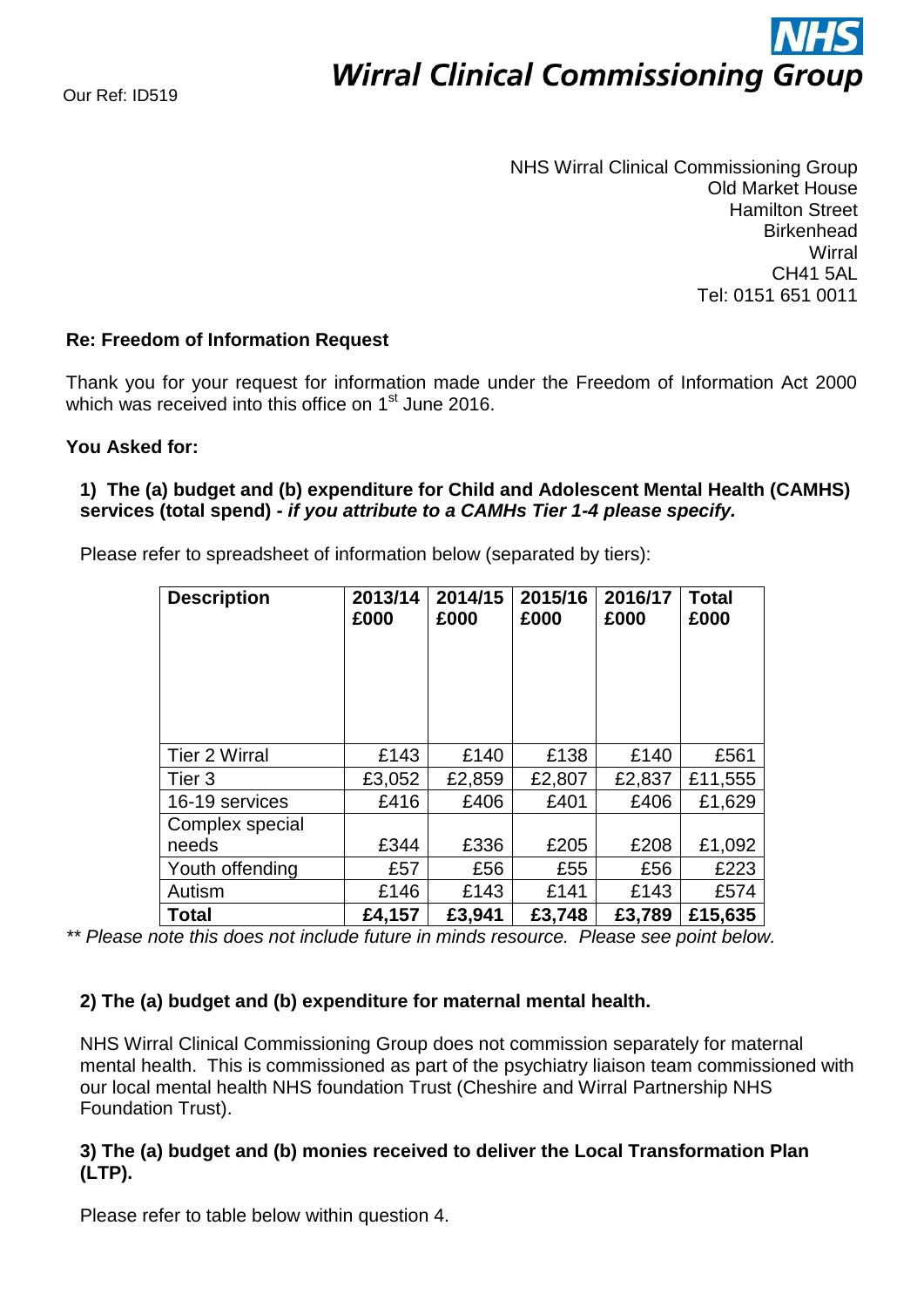# **4) The (a) budget and (b) monies received to deliver the access and waiting time standards on Eating Disorders.**

Please refer to table below:

| <b>Description</b>     | 2013/14<br>£000 | 2014/15<br>£000 | 2015/16<br>£000 | 2016/17<br>£000 | Total<br>£000 |
|------------------------|-----------------|-----------------|-----------------|-----------------|---------------|
| <b>Future in Minds</b> |                 |                 |                 |                 |               |
| <b>CAMHS</b>           |                 |                 | £515            | £804            | £1,319        |
| Future in Minds ED     |                 |                 | £206            | £203            | £409          |
| Total                  | £0              | £0              | £721            | £1.007          | £1.728        |

*\*\* Please note the allocations only begun in 15/16 and will run through to 2020. Allocations beyond 2016/17 have not yet been confirmed*

## **5) The (a) budget and (b) monies received to implement CYP Improving Access to Psychological Therapies (IAPT).**

NHS West Cheshire CCG receives this funding on behalf of NHS Wirral CCG therefore I would advise for you to liaise with them direct for the response. I have included their contact email address below:

[foirequests.nhswestcheshireccg@nhs.net](mailto:foirequests.nhswestcheshireccg@nhs.net)

#### **6) the (a) budget and (b) expenditure for mental health urgent and emergency care (including mental health crisis care) for children and young people -** *if only total spend is available please approximate proportion that is spent on children and young adults***.**

Please refer to table below:

| 2013/14               |               | 2014/15               |               | 2015/16               |               | 2016/17               |                          |                                                       |                                               |
|-----------------------|---------------|-----------------------|---------------|-----------------------|---------------|-----------------------|--------------------------|-------------------------------------------------------|-----------------------------------------------|
| <b>Budget</b><br>£000 | Spend<br>£000 | <b>Budget</b><br>£000 | Spend<br>£000 | <b>Budget</b><br>£000 | Spend<br>£000 | <b>Budget</b><br>£000 | Planned<br>Spend<br>£000 | Total<br><b>Budget</b><br>2014/14-<br>2016/17<br>£000 | Total<br>Spend<br>2013/14-<br>2016/17<br>£000 |
| Not available         |               | £1.36                 | £4.67         | £3.60                 | £14.39        | £29.72                | £29.72                   | £34.68                                                | £48.78                                        |

*\*\* Please note in 2013/14 the contracts function was managed by the CSU and the CCG is unable to access this data.*

# **7) Any additional, discretionary monies (a) budgeted for and (b) spent on child, adolescent or young adult mental health.**

Multi Systemic Therapy Programme £174k per year, which is paid to the Local Authority and is the same value each year.